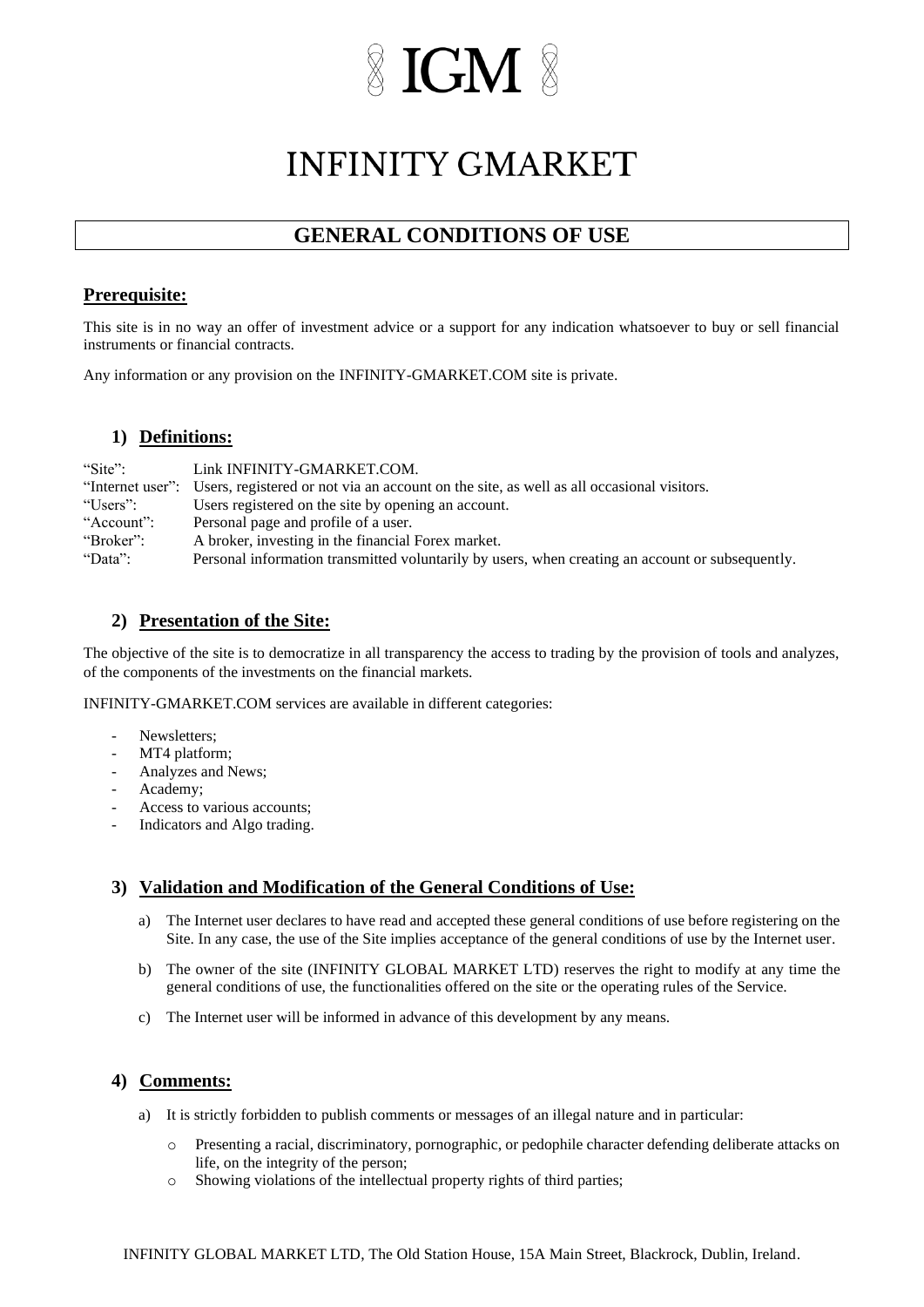## $\mathbb X$  IGM  $\mathbb X$

### **INFINITY GMARKET**

- Presenting a defamatory or abusive nature against a natural or legal person leading to an infringement of respect for private life or the image of a natural person.
- b) The company INFINITY GLOBAL MARKET LTD has no editorial control over the publication of messages and as such assumes the sole role of a technical hosting provider.
- c) The user thus assumes full and entire responsibility for the messages he publishes on the site and its components.

#### **5) Registration on the Site:**

Use of the Site, giving access to community platforms, is subject to registration. The registration form is available on the 1<sup>st</sup> page from the "create an account" tab.

When registering, access codes will allow the user to authenticate to the service faster.

The user will receive an email notification to confirm their registration. Only this confirmation will make it possible to benefit from all the services and contents.

#### **6) Financial Information Accessible on the Site:**

The Internet user acknowledges having been informed and warned by the owner of the site, as to the rules of use of the Site.

As a result, INFINITY GLOBAL MARKET LTD cannot guarantee the suitability of the service for any particular purpose that the Internet user would be likely to expect.

The financial information provided on the Site is purely indicative. INFINITY GLOBAL MARKET LTD is not at the origin of the creation of this financial information and is content to republish financial flows.

In any case, INFINITY GLOBAL MARKET LTD cannot be held responsible for the use - as well as its direct or indirect consequences - made by an Internet surfer or a user of such information that the Internet surfer or the user uses under his own responsibility.

The financial tools made available to the Internet surfer or user on the INFINITY GLOBAL MARKET LTD Site have a purely informative purpose and are not designed to be used for financial investment purposes or should not be interpreted or considered in their use as investment advice.

Under no circumstances can INFINITY GLOBAL MARKET LTD be held responsible for the direct or indirect consequences of the use of these tools for purposes other than those set out in these general conditions of use.

#### **7) Absence of Service Provision in Financial Investment:**

The financial information available on the site or other support attached to INFINITY GLOBAL MARKET LTD is published for information only and does not constitute an investment service.

INFINITY GLOBAL MARKET LTD is not an investment adviser and as such does not provide any investment advice.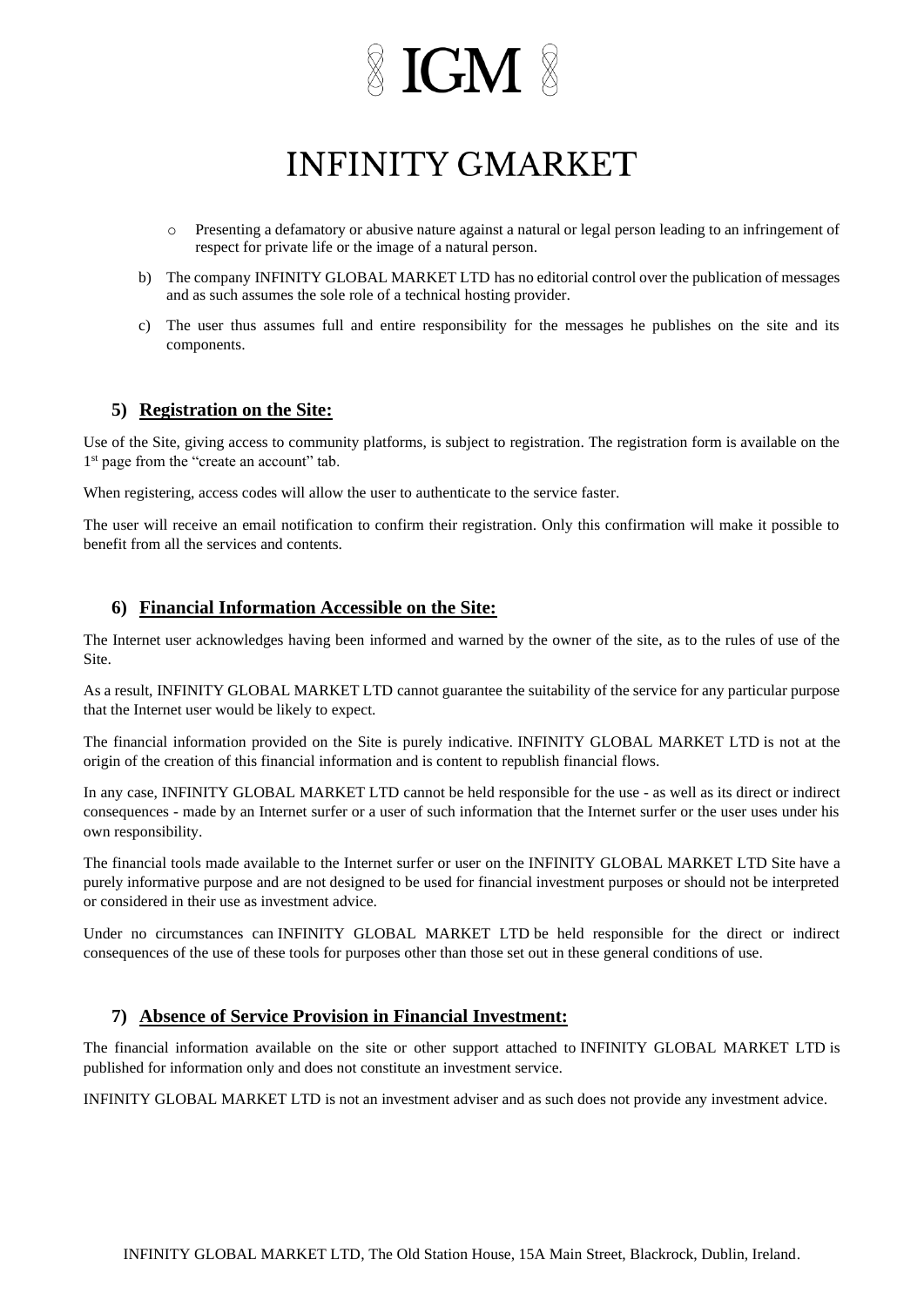## $\mathbb X$  IGM  $\mathbb X$

### **INFINITY GMARKET**

#### **8) Availability of the Service:**

INFINITY GLOBAL MARKET LTD makes every effort to maintain permanent accessibility to the site. However, it cannot be held responsible for the state of the internet network and for technical issues beyond its control.

INFINITY GLOBAL MARKET LTD may interrupt all or part of its services at any time in order to perform maintenance services.

He undertakes to take all reasonable measures to limit these disturbances insofar as they are attributable to him.

The Internet user and the user acknowledge and accept that INFINITY GLOBAL MARKET LTD assumes no responsibility, suspension or interruption of the site or the Service towards them.

#### **9) Termination:**

These general conditions of use apply particularly to the user from the moment he is registered and until the day his account is terminated. The termination can be decided by the user or INFINITY GLOBAL MARKET LTD.

The user who wishes to terminate his engagement can do so by deleting his account or by notifying this will directly by email or via the support of INFINITY GLOBAL MARKET LTD.

INFINITY GLOBAL MARKET LTD has the right to terminate this commitment, by unilateral decision, when the General Conditions of Use are not respected.

#### **10) Protection of Personal Data:**

The personal data collected by INFINITY GLOBAL MARKET LTD are mainly intended to allow INFINITY GLOBAL MARKET LTD to provide the services.

The Internet user has the right to oppose free of charge and free of charge that personal data concerning him is used for prospecting purposes, in particular commercial or by his business partners.

#### **11) Contacts:**

For information or questions, users can at any time contact INFINITY GLOBAL MARKET LTD via the contact form, available from the tab "Contact".

#### **12) General Provisions:**

- a) These general conditions of use are governed by the legislation in force applicable to Saint Vincent the Grenadines. Each Internet user therefore accepts to submit to the rights and obligations of this country. Any dispute resulting from the interpretation or execution of these general conditions of use, which cannot be settled amicably, will be the responsibility of the competent courts for this purpose.
- b) INFINITY GLOBAL MARKET LTD has full ownership of the site. Nothing on the Site may be reproduced or used without the express consent of EXCELLIUM SYSTEMS. INFINITY GLOBAL MARKET LTD holds all intellectual or industrial property rights relating to the Site. Any contrary use of all or part of the Site or one of its elements would constitute an infringement likely to lead to legal proceedings against the